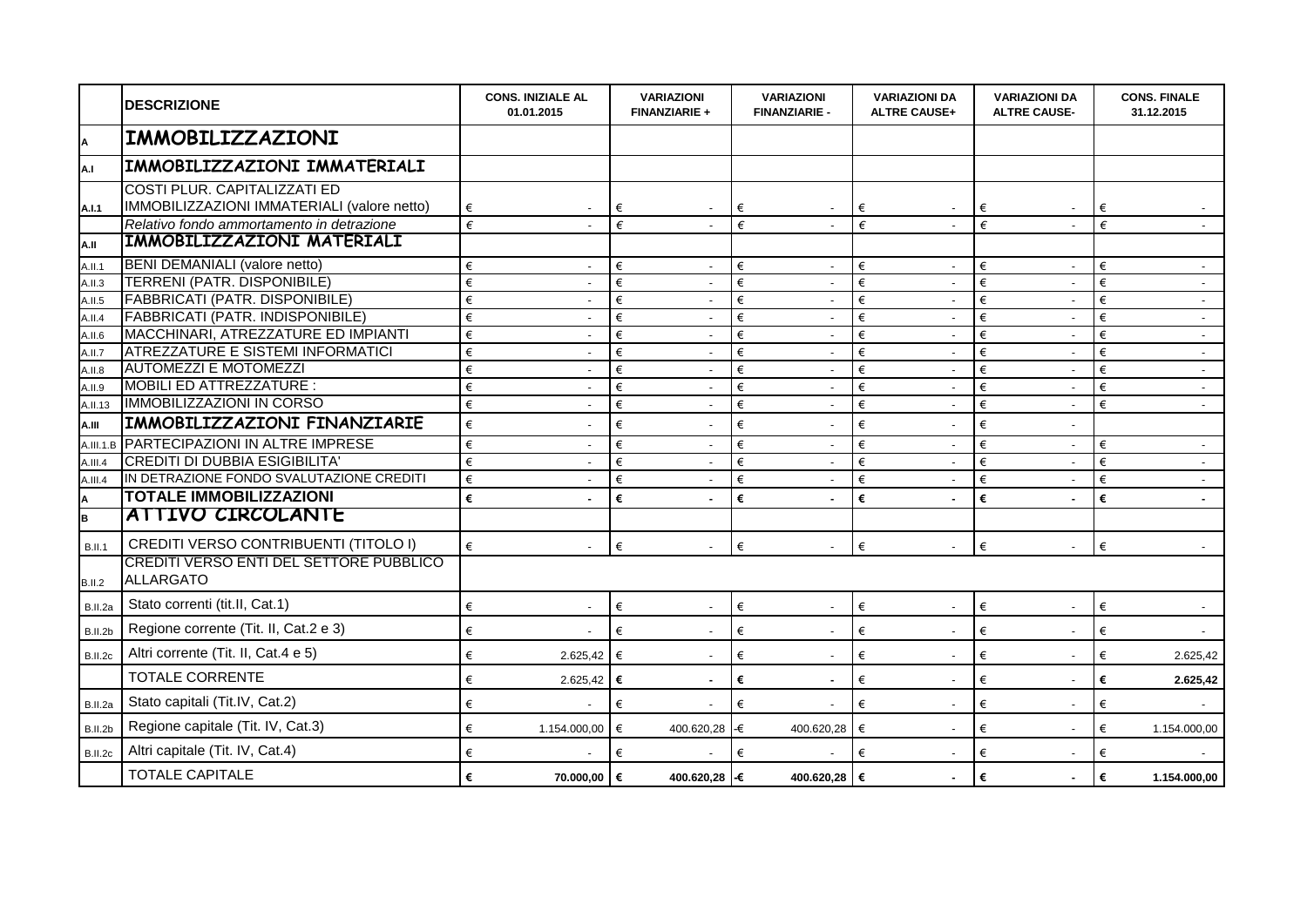| <b>B.II.3</b>  | CREDITI VERSO DEBITORI DIVERSI                                                                      |   |                          |     |                          |    |                          |   |                |     |              |   |                |
|----------------|-----------------------------------------------------------------------------------------------------|---|--------------------------|-----|--------------------------|----|--------------------------|---|----------------|-----|--------------|---|----------------|
| B.II.3a        | Verso utenti di servizi pubblici (compresi crediti IVA per fatture da<br>ricevere) (Tit.III, cat.1) | € | 299.000,00               | I€  | 299.052,00               | €  |                          | € |                | €   |              | € | 598.052,00     |
| B.II.3b        | Verso utenti di beni patrimoniali (Tit.III, Cat.2)                                                  | € |                          | €   |                          | €  | $\overline{\phantom{a}}$ | € |                | €   |              | € |                |
| B.II.3c        | Verso altri (correnti-escluso credito IVA) (Tit.III, cat.3,4 e 5)                                   | € | $\overline{\phantom{a}}$ | €   | 17.932,67                | -€ | 17.932,67                | € |                | €   |              | € |                |
| B.II.3c        | Verso altri (capitale) (Tit.IV, Cat.5)                                                              | € |                          | €   |                          | €  | $\overline{a}$           | € | $\sim$         | €   |              | € |                |
| B.II.3d        | da alienazioni patrimoniali (Tit.IV, cat.1)                                                         | € |                          | €   |                          | €  |                          | € |                | €   |              | € |                |
| B.II.3e        | per somme corrisposte c/terzi (Tit.VI)                                                              | € |                          | €   | 44.739,14 -€             |    | 44.739,14                | € |                | €   |              | € |                |
|                | <b>TOTALE</b>                                                                                       | € | 299.000,00               | €   | 361.723,81               | -€ | 62.671,81                | € |                | €   |              | € | 598.052,00     |
| <b>B.II.4</b>  | CREDITI PER IVA (Tit.III, Ris.480 Cap. 480)                                                         | € |                          | €   |                          | €  |                          | € |                | €   |              | € |                |
| B.II.5a        | CREDITI PER DEPOSITI (BANCHE) (Tit.V, ct.3)                                                         | € |                          | €   |                          | €  | $\blacksquare$           | € |                | €   |              | € | $\blacksquare$ |
|                | CREDITI PER DEPOSITI (CASSA DD.PP.) (Tit.V,                                                         |   |                          |     |                          |    |                          |   |                |     |              |   |                |
| B.II.5b Ct.3)  |                                                                                                     | € |                          | €   |                          | €  |                          | € |                | €   |              |   |                |
|                | <b>TOTALE</b>                                                                                       | € | 371.625,42 €             |     | 762.344,09               | l€ | 463.292.09               | € |                | €   |              | € | 1.754.677,42   |
| B.III          | ATTIVITA' FINANZIARIE CHE NON<br>COSTITUISCONO IMMOBILIZZI (Tit. IV, cat.6)                         |   |                          |     |                          |    |                          |   |                |     |              |   |                |
| <b>B.III.1</b> | Titoli                                                                                              | € | $\overline{\phantom{a}}$ | €   | $\overline{\phantom{a}}$ | €  | $\overline{\phantom{a}}$ | € |                | €   |              | € |                |
|                | <b>TOTALE</b>                                                                                       | € | $\overline{a}$           | €   | $\blacksquare$           | €  | $\overline{\phantom{a}}$ | € | $\sim$         | €   |              | € | $\sim$         |
| B.IV           | <b>FONDO CASSA</b>                                                                                  | € | 1.859.337,18 €           |     | 463.292,09 €             |    | 219.625,08 €             |   | $\blacksquare$ | €   |              | € | 2.103.004,19   |
| B              | <b>TOTALE ATTIVO CIRCOLANTE</b>                                                                     | € | 4.443.976,05 €           |     | 1.225.636,18 €           |    | 682.917,17 €             |   |                | €   |              | € | 3.857.681,61   |
| C              | RATEI E RISCONTI                                                                                    |   |                          |     |                          |    |                          |   |                |     |              |   |                |
| C.I            | <b>RATEI ATTIVI</b>                                                                                 | € |                          | €   |                          | €  |                          |   |                |     |              | € |                |
| C.II           | <b>RISCONTI ATTIVI</b>                                                                              |   |                          | €   |                          | €  |                          |   |                | €   |              | € |                |
| c.             | <b>TOTALE RATEI E RISCONTI</b>                                                                      | € |                          | €   |                          | €  |                          | € |                | €   |              | € |                |
|                | TOTALE ATTIVO (A+B+C)                                                                               | € | 3.314.962,60             | l € | 1.225.636,18 -€          |    | 682.917,17 €             |   |                | €   |              | € | 3.857.681,61   |
| D              | <b>CONTI D'ORDINE</b>                                                                               |   |                          |     |                          |    |                          |   |                |     |              |   |                |
|                | <b>OPERE DA REALIZZARE E BENI CONFERITI IN</b><br><b>AZIENDE SPECIALI</b>                           | € | 3.006.853,29 $\in$       |     | 801.240,56               | €  |                          | € |                | l-€ | 410.620,28 € |   | 3.397.473,57   |
|                |                                                                                                     |   |                          |     |                          |    |                          |   |                |     |              |   |                |